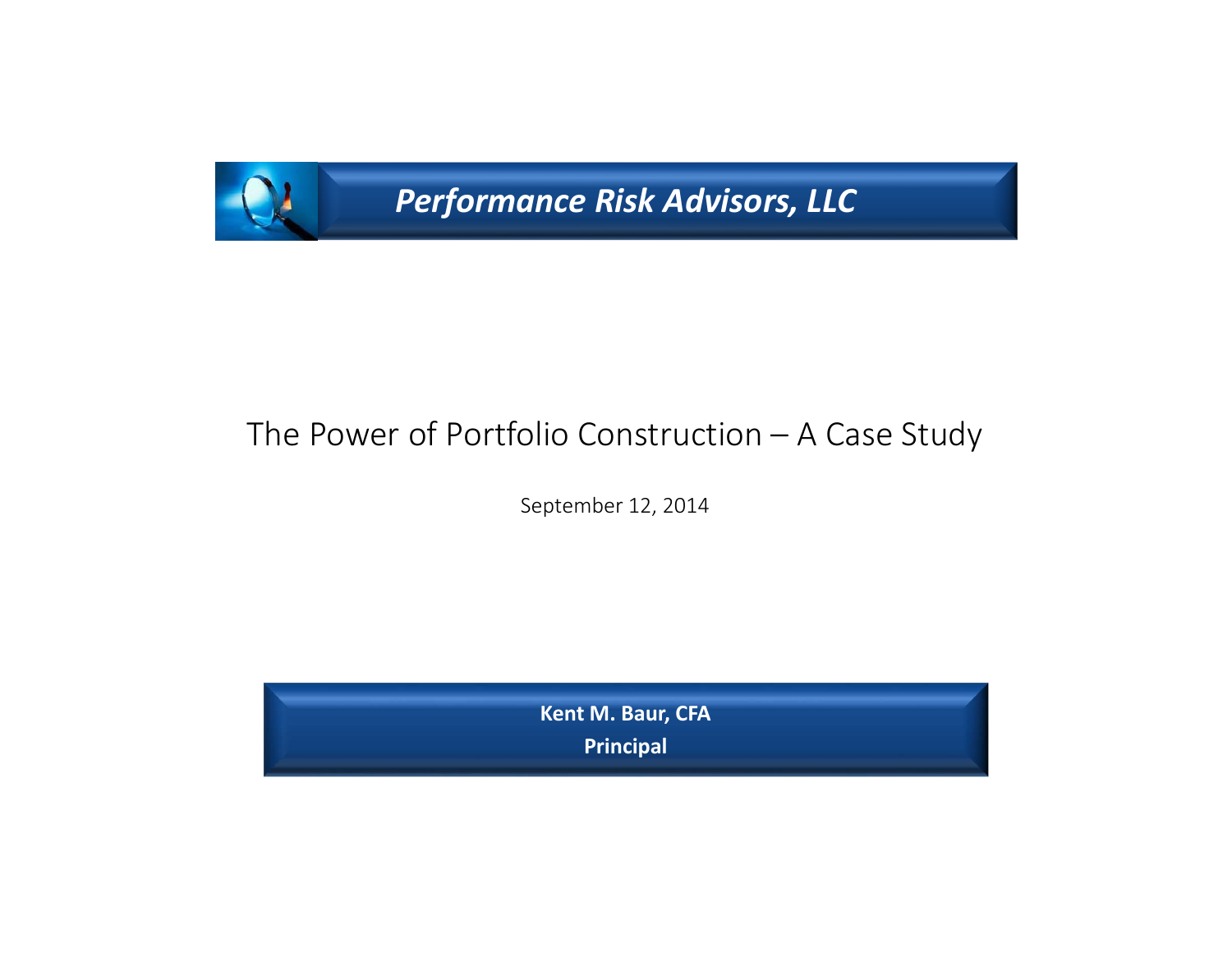#### The Portfolio

- Roughly Dollar‐Neutral at the Sector and Total Portfolio Levels.
- Approximately 125 securities long and short; approximately equal Dollar‐ Weighted.
- Stock-specific risk is important, but small compared to similar portfolios.
- Style Factor Risk is dominant.
	- Strongly biased toward the Value and Momentum Factors.
	- On any given day, the portfolio tends to under‐perform or out‐perform across most sectors depending upon style factor behavior.
	- At this point, it is unknown whether the strong exposure to style is <sup>a</sup> residual, or by design.
- Predominantly small and midcap securities.





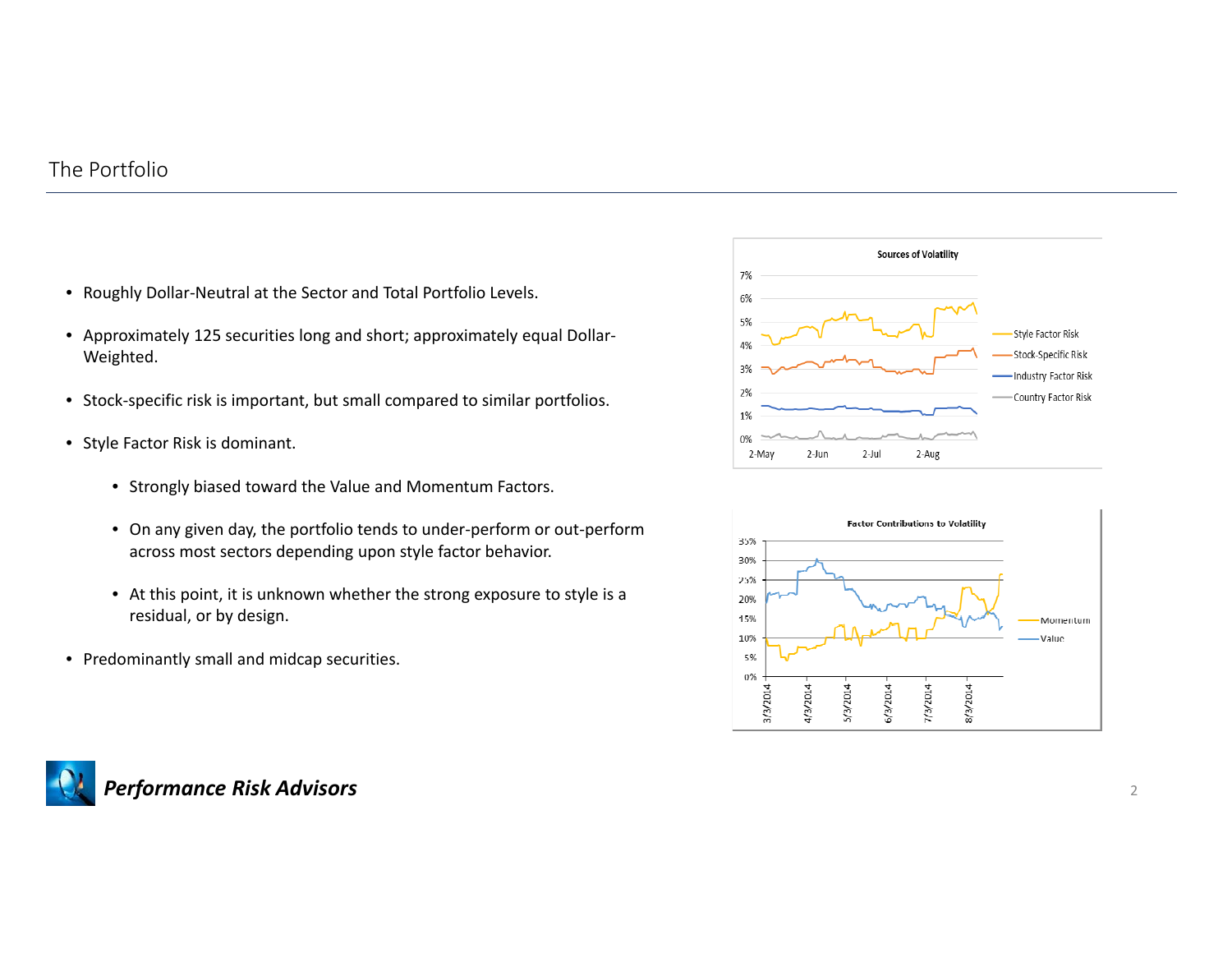- •An examination of longs and shorts reveals that Short returns are both higher and more volatile than Long returns.
- •Clearly, there is an element of portfolio construction that is causing <sup>a</sup> difference in behavior between the longs and the shorts.
- •The implication is that they may not be effective hedges against each other.





2-Aug

VeM-Z  $2-Jun$  $2 - Ju$ 

-Shorts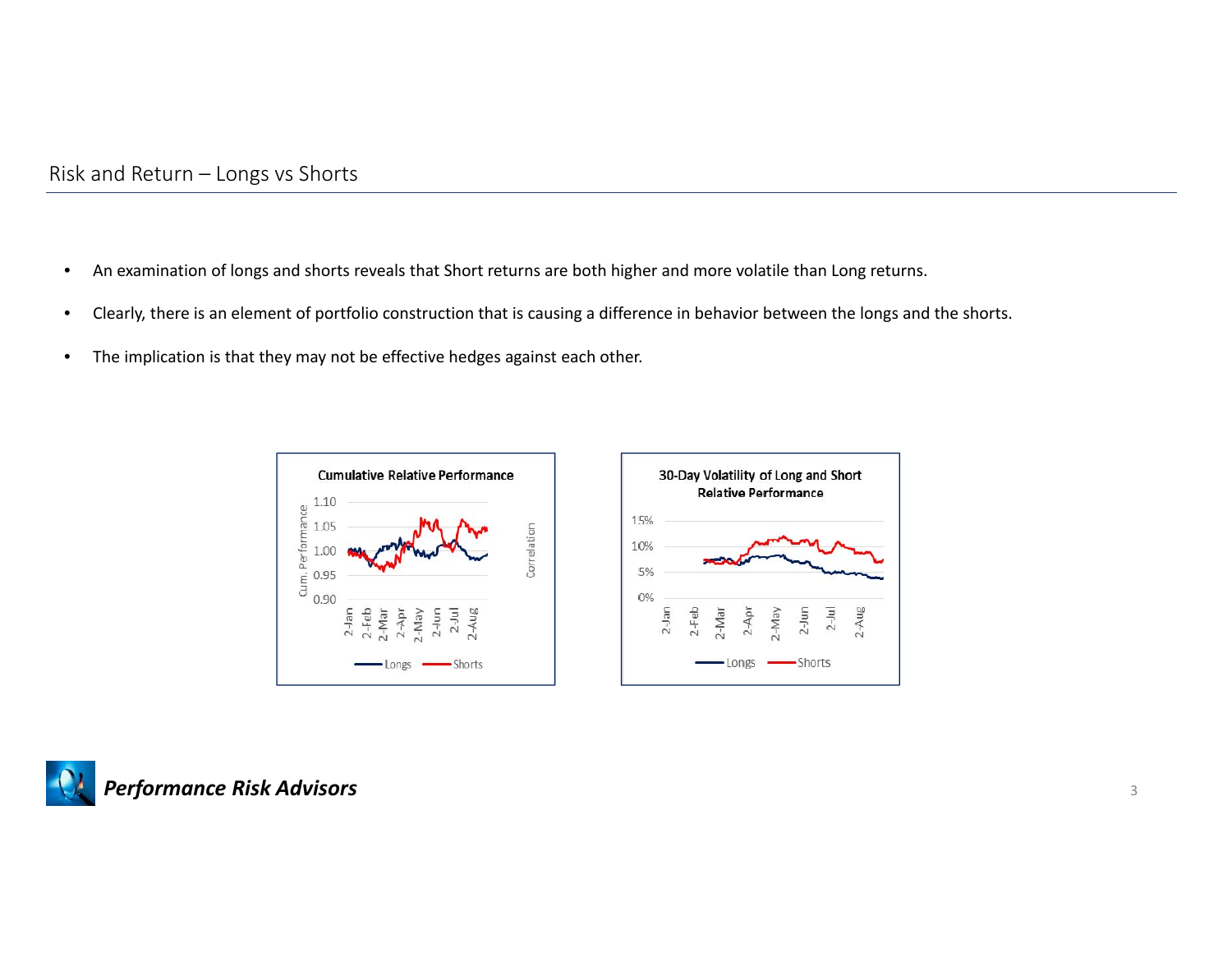#### Portfolio Risk and Return Characteristics

- •• Predicted VaR (Value at Risk) for this portfolio is generally about 60 basis points per day. If results are normally distributed, this estimate should be exceeded approximately 1 out of 20 days.
- • Similar market‐neutral portfolios have <sup>a</sup> predicted daily VaR of 40‐50 basis points per day.
- • At a market level view, Beta does not seem relevant as "Alpha" (results after neutralizing beta effects) appears to be the source of volatility.









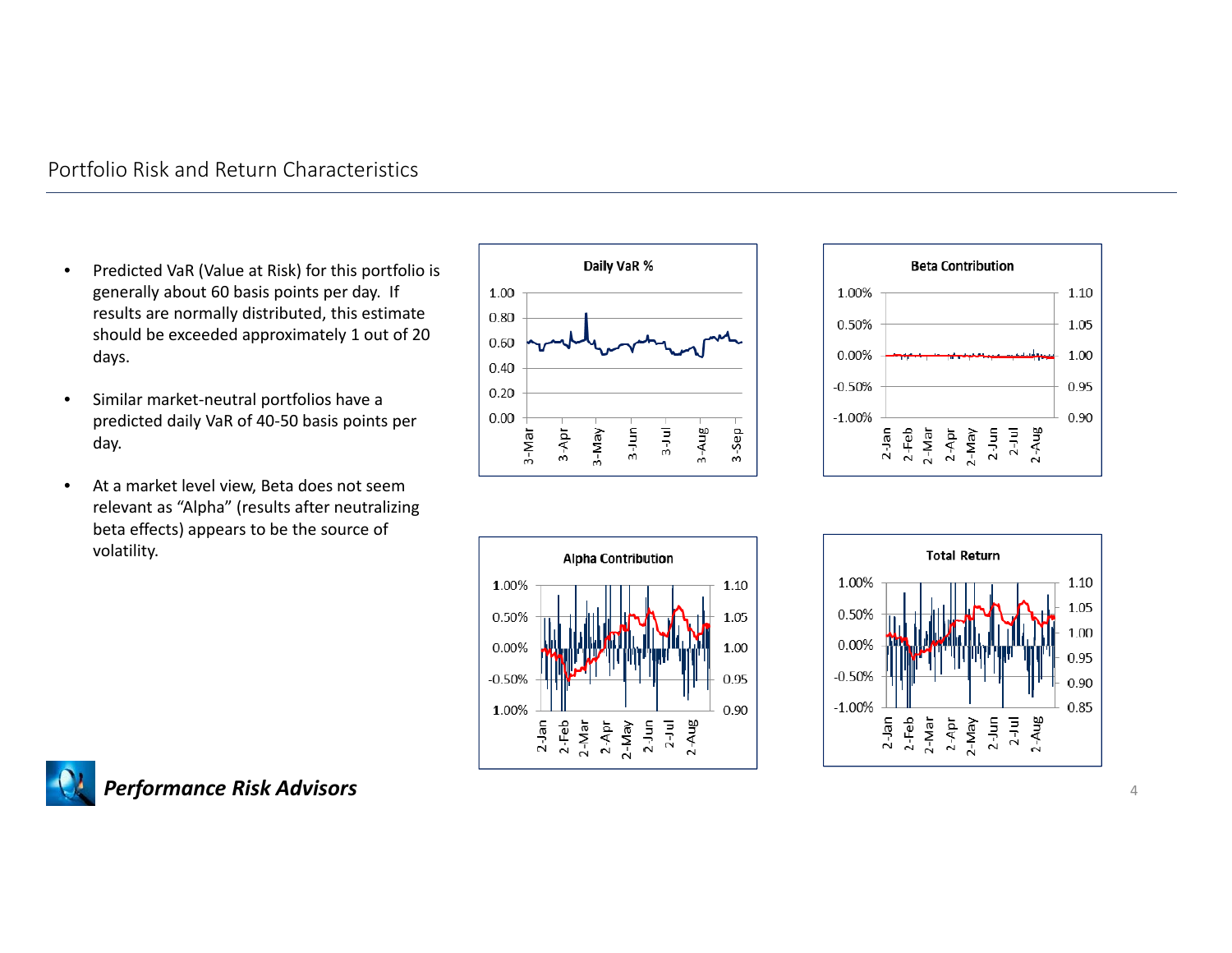- •Taking it down to the Sector level, the source of "Alpha" volatility appears to be Technology.
- •No other Sector comes close to producing this much volatility.
- •Beta does appear to be <sup>a</sup> small "leak", but it is still "Alpha" that is dominant as <sup>a</sup> source of volatility on <sup>a</sup> daily and cumulative basis.





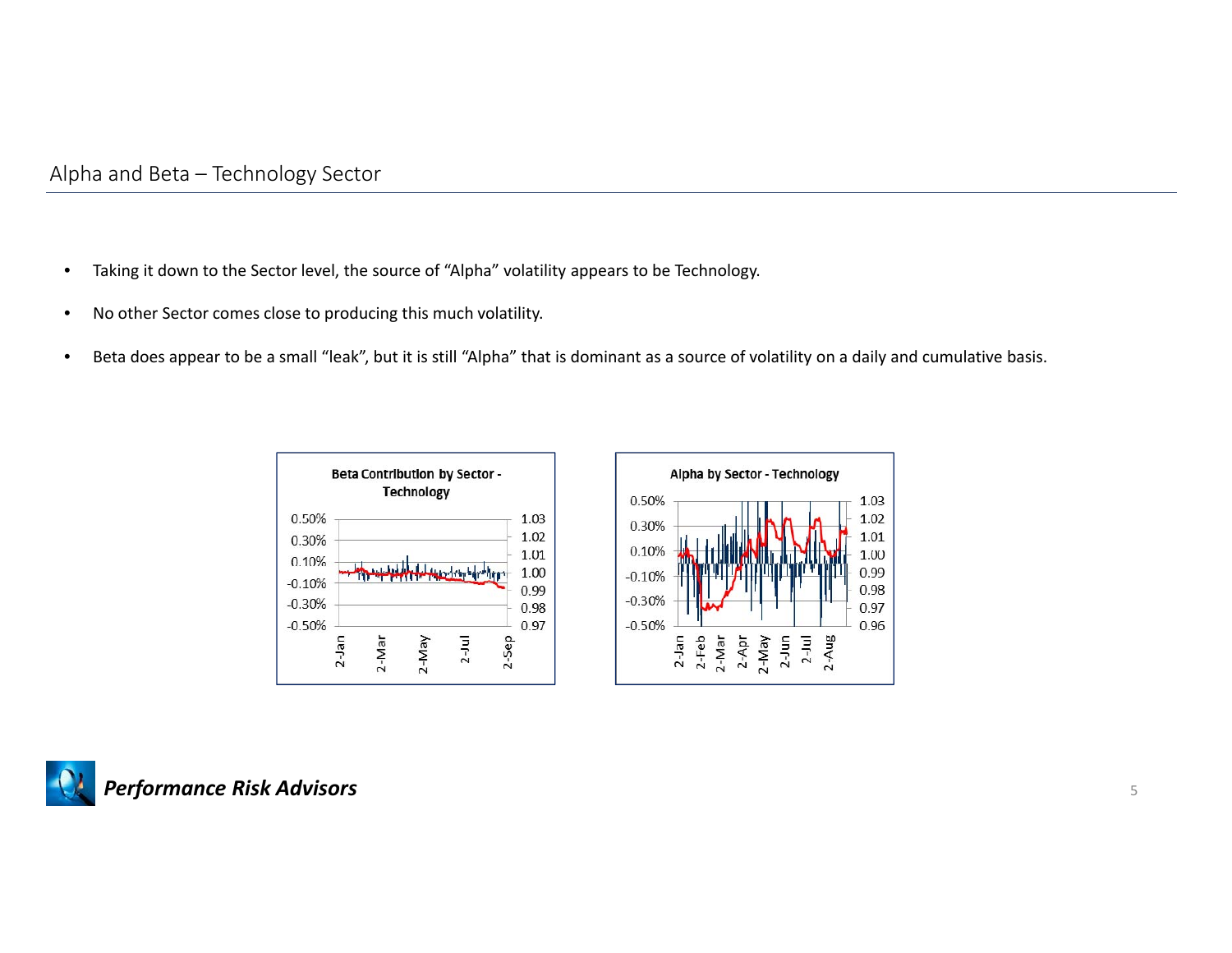- •Finally, analysis at the industry group level indicates there is <sup>a</sup> significant volatility component to Beta from Software and Services.
- •"Alpha" is still volatile, but nearly matched by Beta.





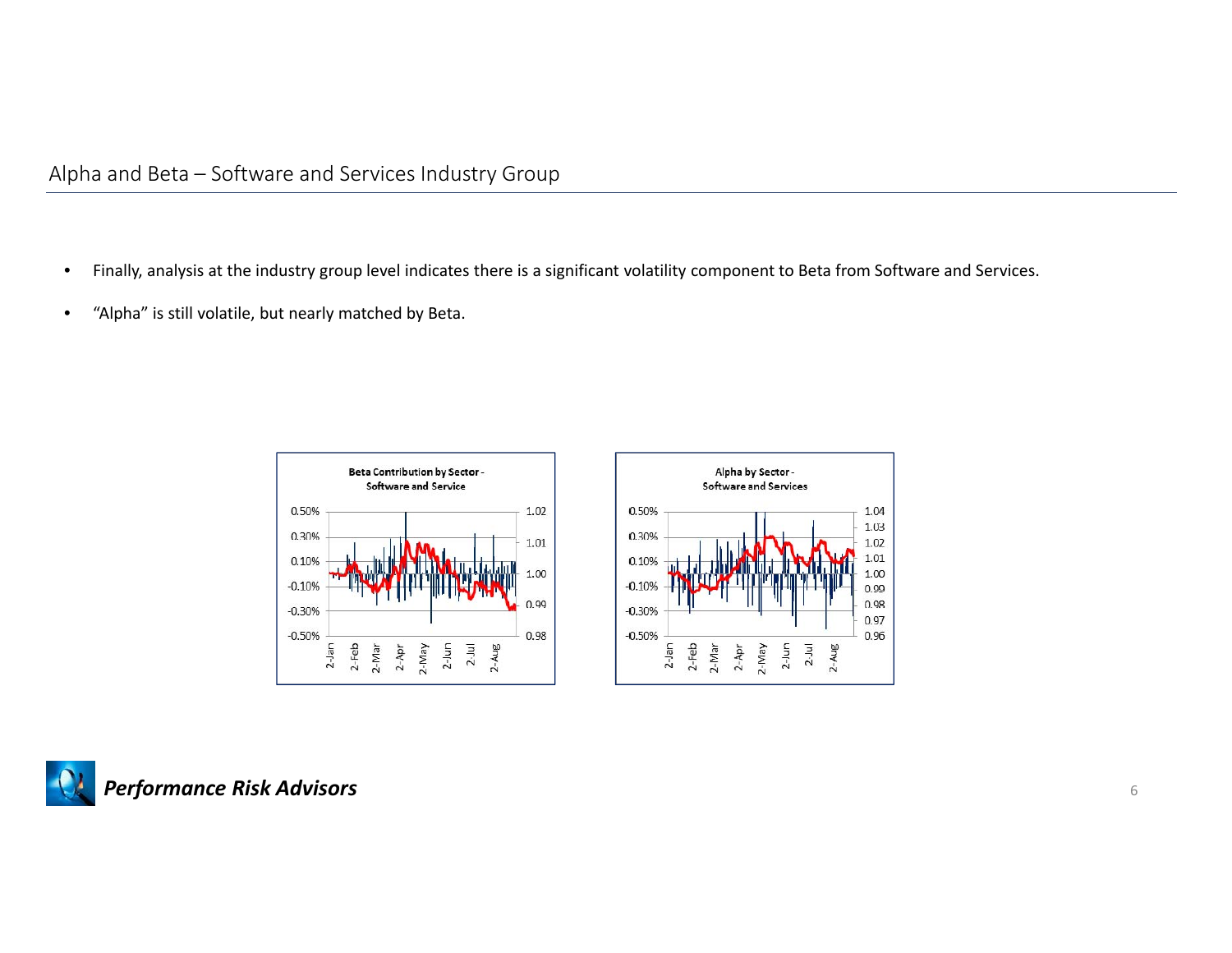## Technology Industry Groups

- $\bullet$  Technology has the largest net Beta of any sector in the portfolio, but it still seems fairly modest.
- $\bullet$  Within Technology though, the Alpha model is almost exclusively short Software and Services, and almost exclusively long both Hardware and Semiconductors.
- $\bullet$  Are the Hardware and Semiconductors owned only because they are assumed to partially hedge the desired short positions in Software?

#### • Correlations within Technology indicate that the Industry Groups are too uncorrelated to balance the risks of each other.

- •This is a fairly obvious source of risk in the portfolio.
- •• Is it intended?
- $\bullet$ • Do these bets add value?



#### Average Net Beta

|           | Software and |          |                | Information |
|-----------|--------------|----------|----------------|-------------|
|           | Services     | Hardware | Semiconductors | Technology  |
| $Jan-14$  | $-0.04$      | 0.01     | 0.01           | $-0.03$     |
| $Feb-14$  | $-0.11$      | 0.02     | 0.03           | $-0.06$     |
| $Mar-14$  | $-0.12$      | 0.04     | 0.02           | $-0.05$     |
| Apr- $14$ | $-0.13$      | 0.05     | 0.02           | $-0.06$     |
| $Mav-14$  | $-0.16$      | 0.05     | 0.05           | $-0.06$     |
| $J$ un-14 | $-0.16$      | 0.04     | 0.06           | $-0.06$     |
| $Jul-14$  | $-0.16$      | 0.04     | 0.07           | $-0.05$     |
| Aug-14    | $-0.17$      | 0.04     | 0.06           | $-0.07$     |

#### Correlations within Technology

|                                 | Software and<br>Services | Semiconductors<br>and Equipment | Hardware |
|---------------------------------|--------------------------|---------------------------------|----------|
| Software and<br>Services        | 1.00                     | 0.66                            | 0.48     |
| Semiconductors<br>and Equipment | 0.66                     | 1.00                            | 0.46     |
| Hardware                        | 0.48                     | 0.46                            | 1 NO     |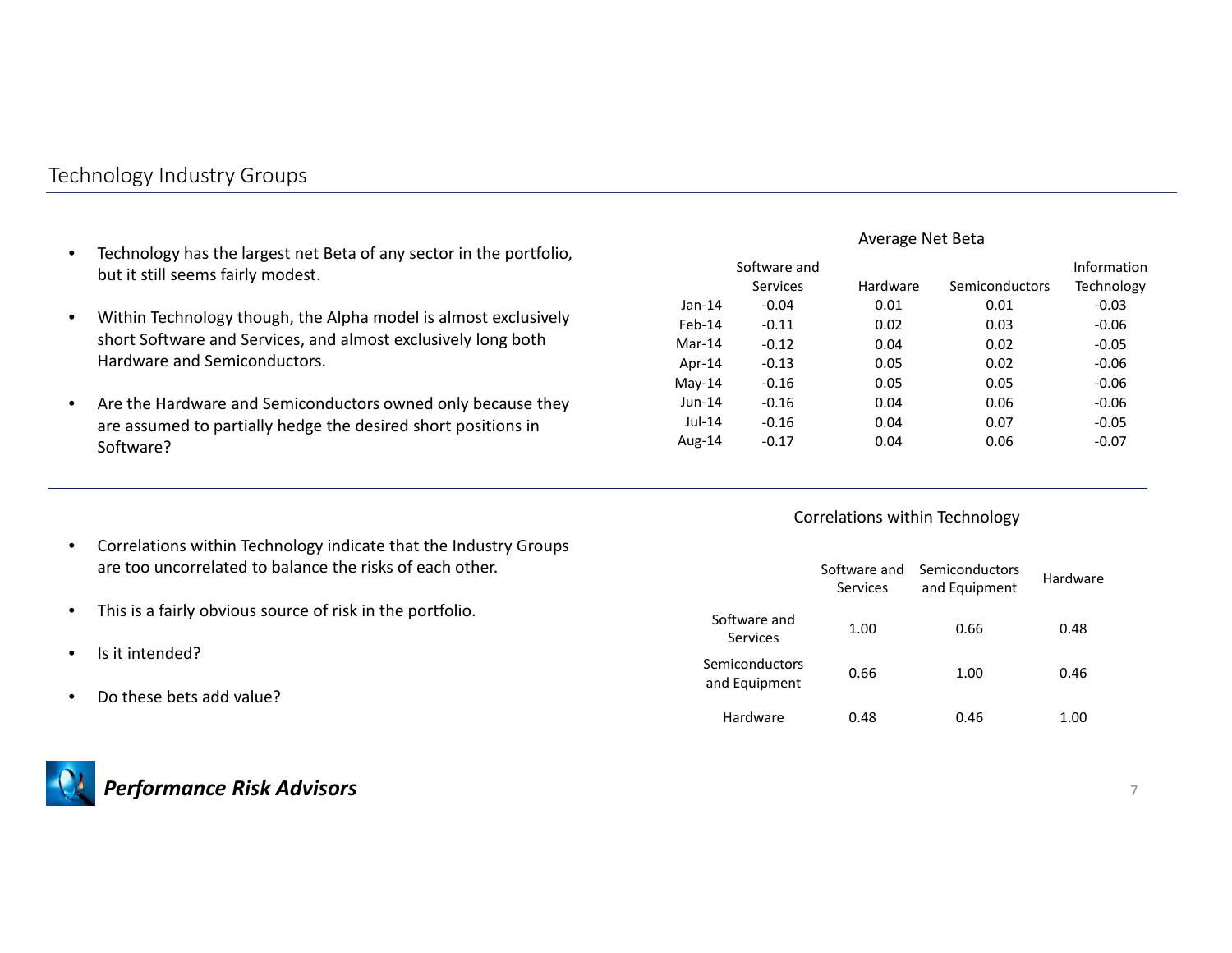#### Hypothesis:

- $\bullet$ This portfolio can be reconstructed to reduce predicted volatility by 20%‐30% using simple risk optimization techniques.
- •This can be accomplished without compromising the nature of the Alpha model or overall investment returns.

#### Methodology:

- •Use only historic portfolio holdings (with one exception).
- •Pick a simple methodology out of sample (do not test different methods searching for the best results).
- •All securities held long must still be held long.
- •All securities held short must still be held short.
- •Constrain the model from making <sup>a</sup> significant change to the Software and Services allocation.
- •Allow the model to utilize <sup>a</sup> Software and Services ETF.
- •Rebalance only when securities enter or leave the portfolio.
- $\bullet$ Make no attempt to minimize volatility from Style Factors.

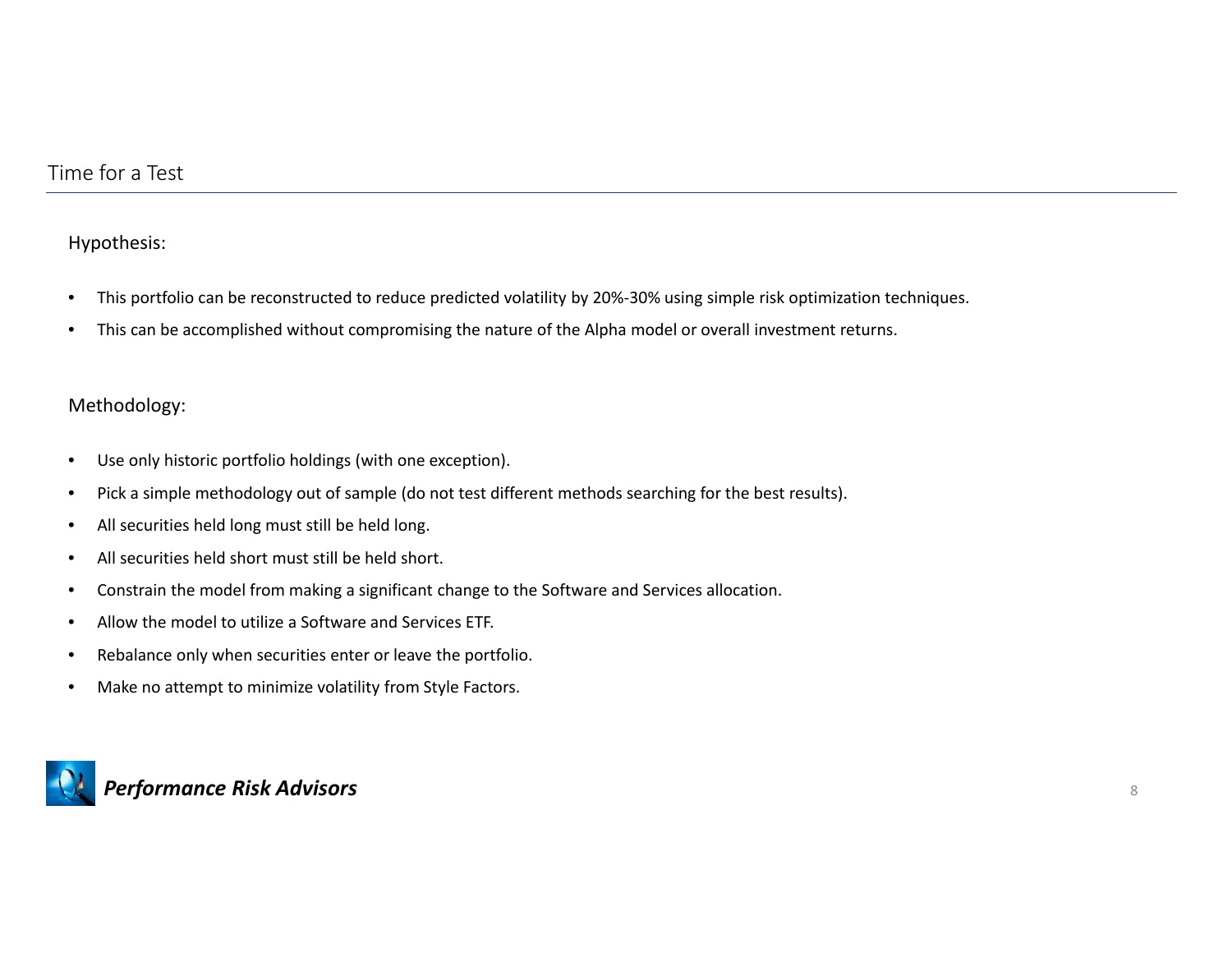- •For this (brief) period, returns are enhanced rather than similar or diminished.
- •Volatility has been significantly reduced.
- •The Sharpe ratio is dramatically improved.
- •The nature of the Alpha Model has been preserved; the reconstructed portfolio has <sup>a</sup> correlation of .97 to the original portfolio.

| August 29, 2014        | Original<br>Portfolio | Reconstructed<br>Portfolio |
|------------------------|-----------------------|----------------------------|
| <b>YTD Return</b>      | 3.1%                  | 4.8%                       |
| Ann. Std. Deviation    | 7.8%                  | 6.0%                       |
| Ann. Sharpe            | 0.6                   | 1.2                        |
| <b>SPX Correlation</b> | (0.04)                | 0.07                       |
| Beta                   | (0.03)                | 0.04                       |
| Alpha                  | 2.0%                  | 2.6%                       |
| <b>Skewness</b>        | 0.25                  | 0.09                       |
| <b>Batting Average</b> | 49%                   | 50%                        |
| Max Drawdown           | $-5.3%$               | $-3.9%$                    |



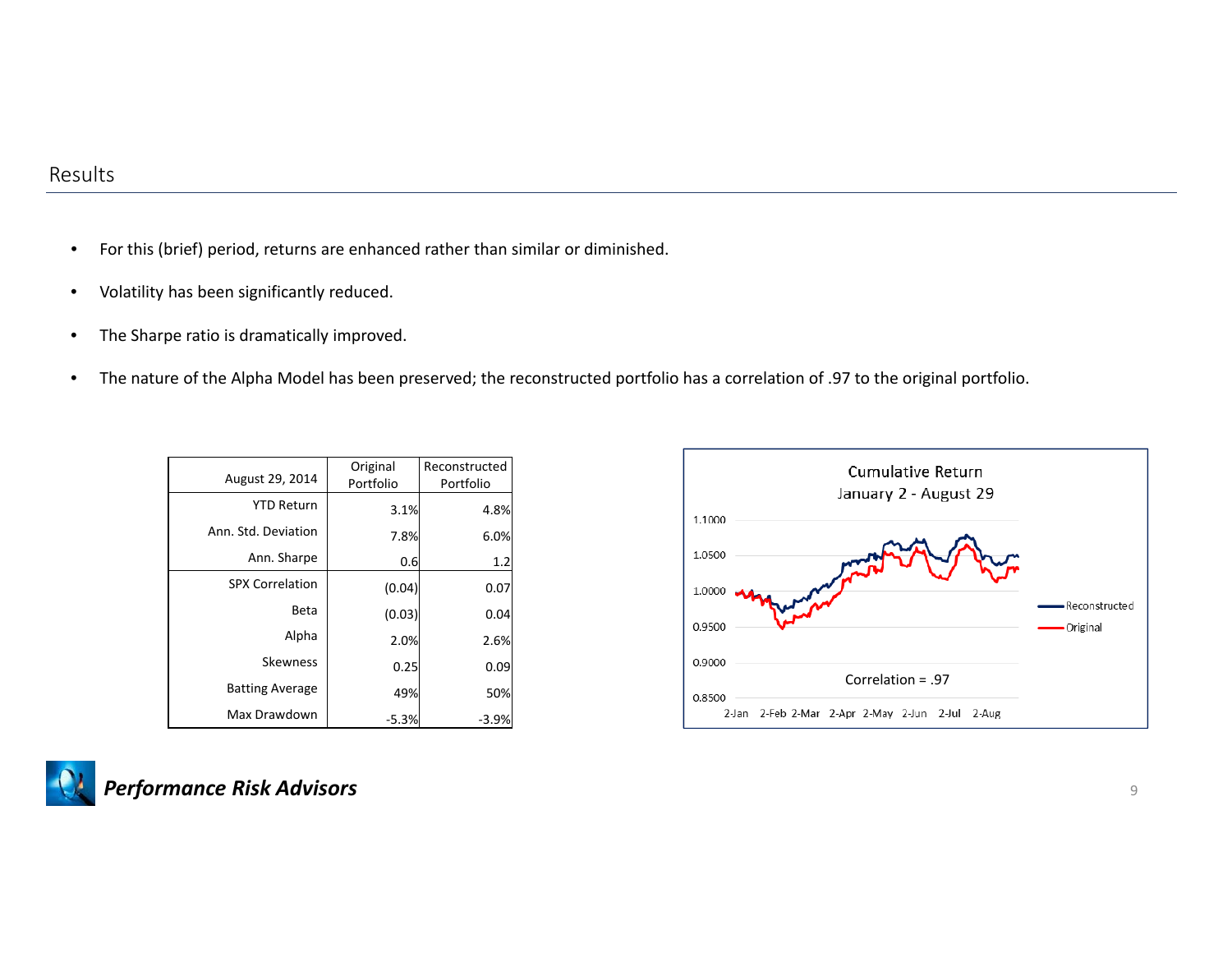• The reconstructed portfolio has <sup>a</sup> more neutral correlation; centered around zero to the S&P 500.

- • The reconstructed portfolio has <sup>a</sup> narrower range of Beta to the S&P 500, and is centered around zero.
- •● Given that the original portfolio is dollar-neutral, the persistent negative beta indicates that securities held short have been higher beta than securities held long.





#### Original Portfolio Reconstructed Portfolio





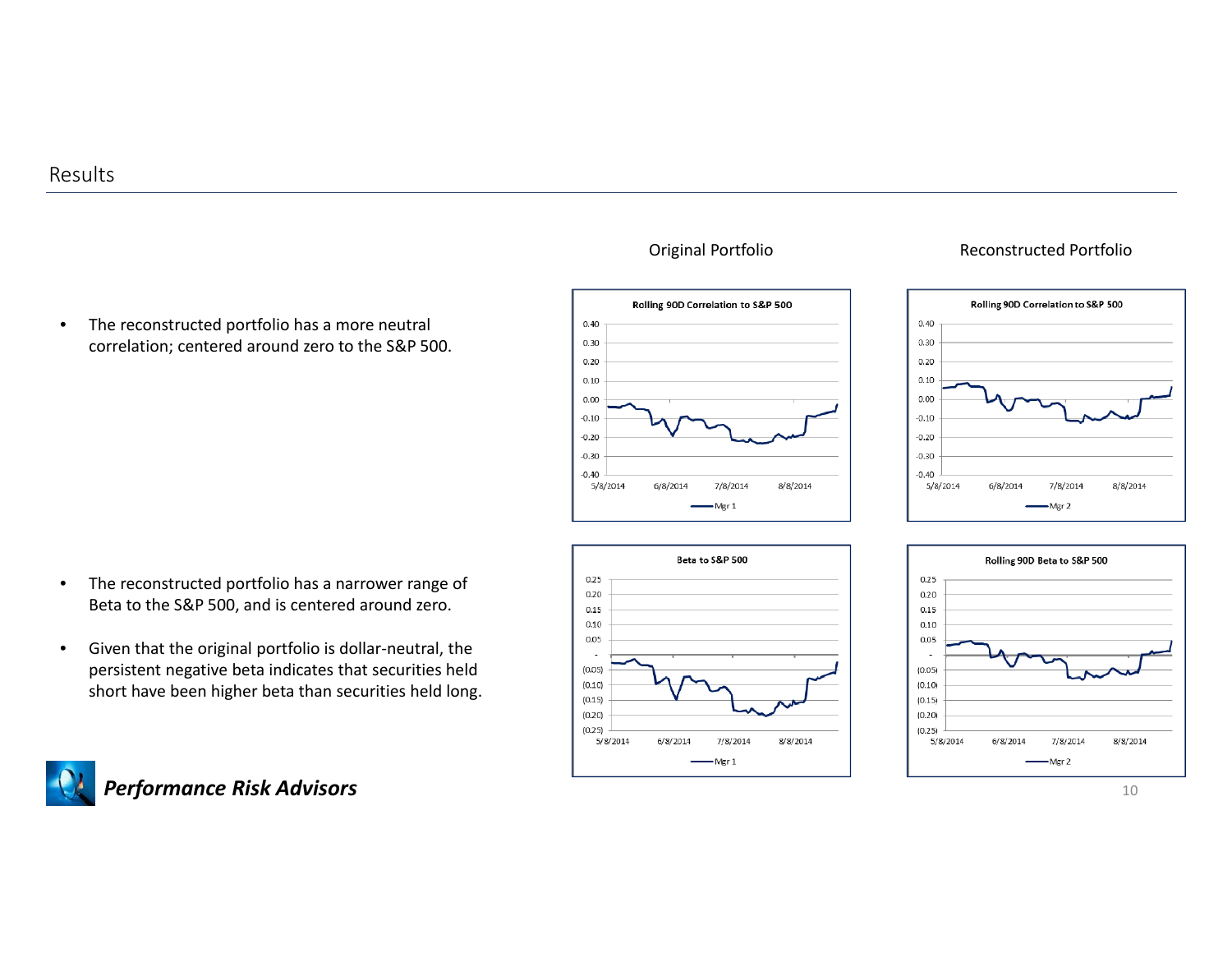

• Volatility and lack of direction in Style Factors has caused both portfolios to suffer <sup>a</sup> period of weak performance.

• Drawdowns for the reconstructed portfolio are reduced significantly.







#### Original Portfolio Reconstructed Portfolio



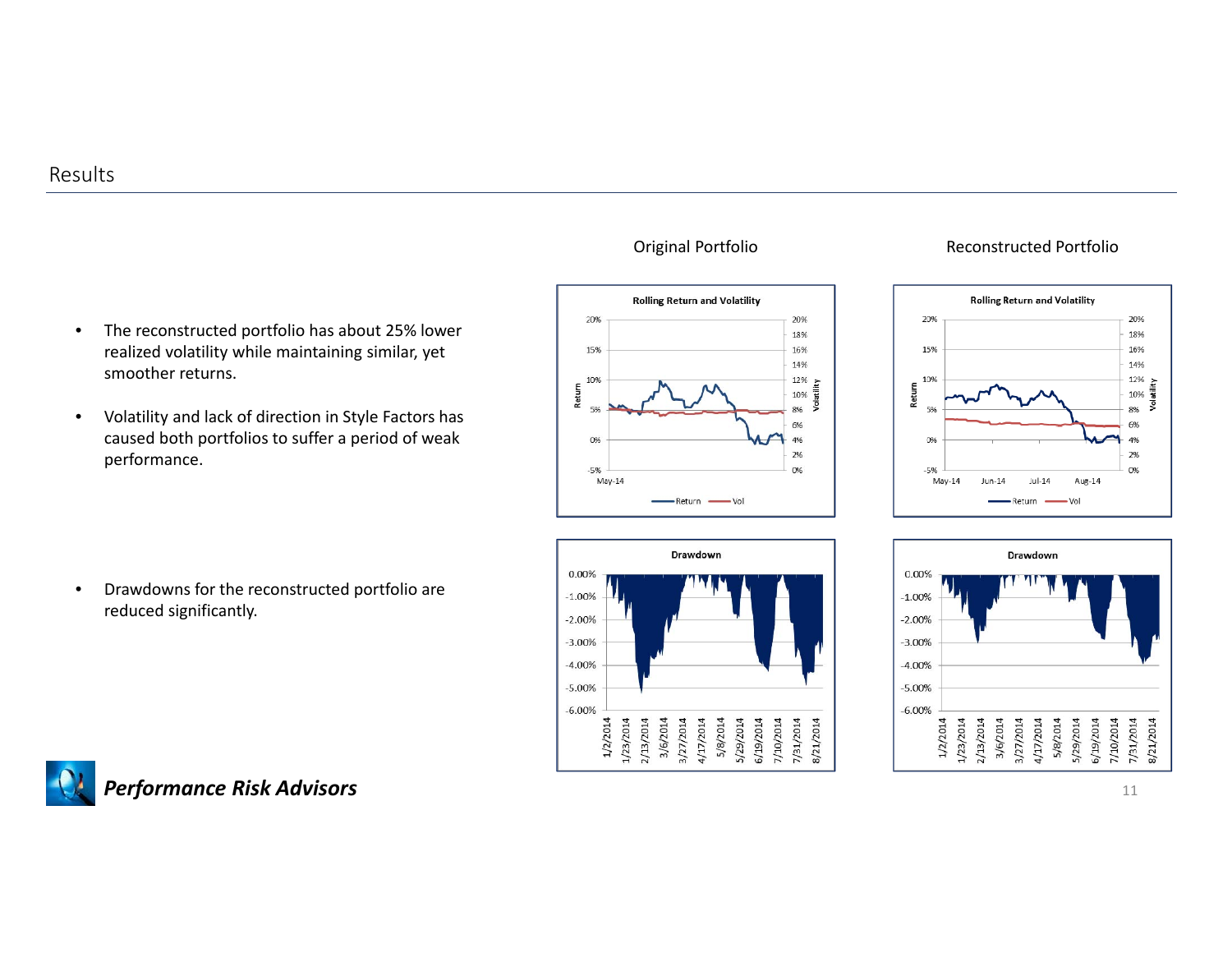

- • Short volatility is lower, and the gap between Long volatility and Short volatility has decreased.
- • The persistence of <sup>a</sup> gap suggests further improvement is possible through industry‐specific hedging or using ETFs.







#### Original Portfolio Reconstructed Portfolio



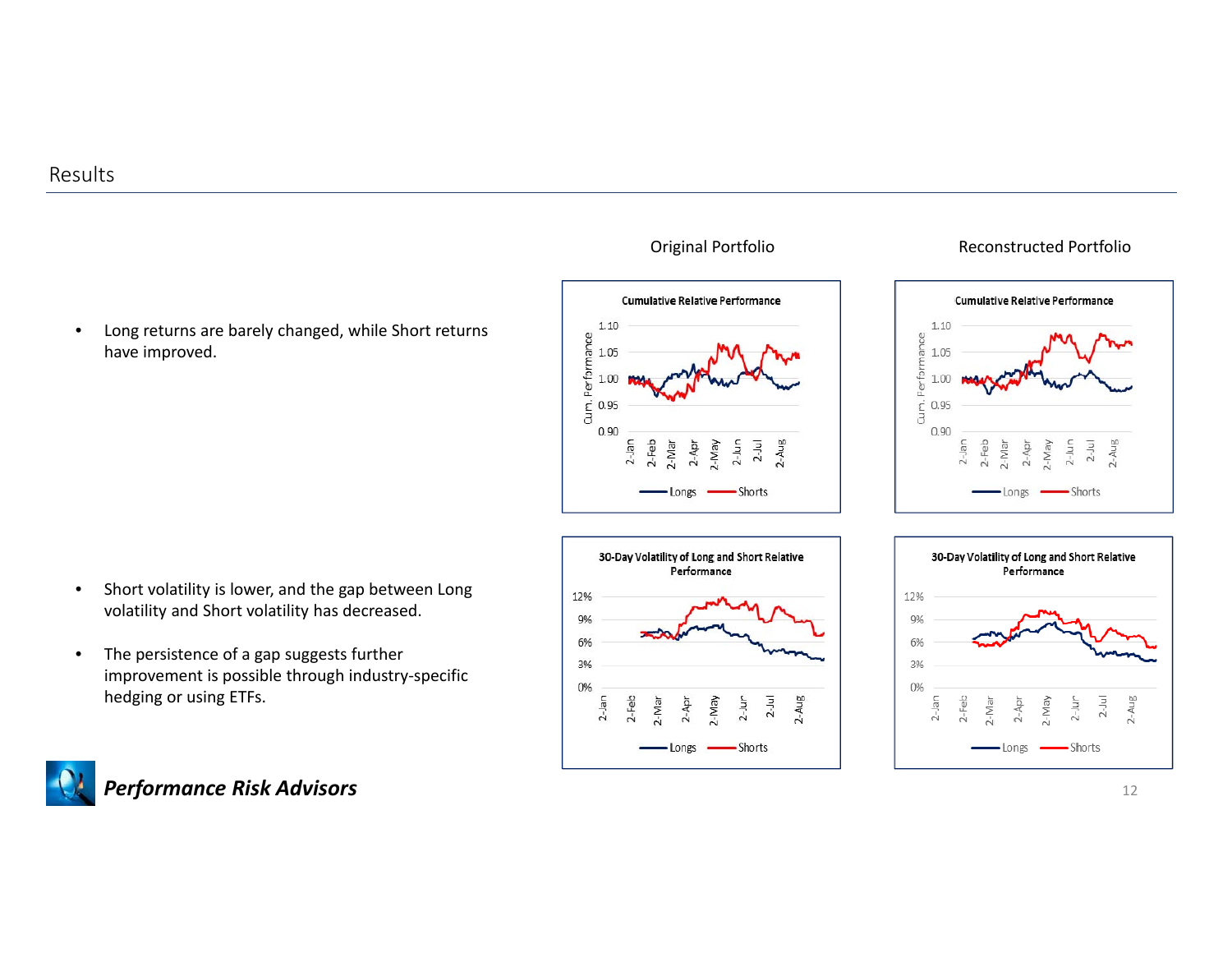







#### Original Portfolio **Reconstructed Portfolio**





![](_page_12_Figure_8.jpeg)

![](_page_12_Picture_9.jpeg)

13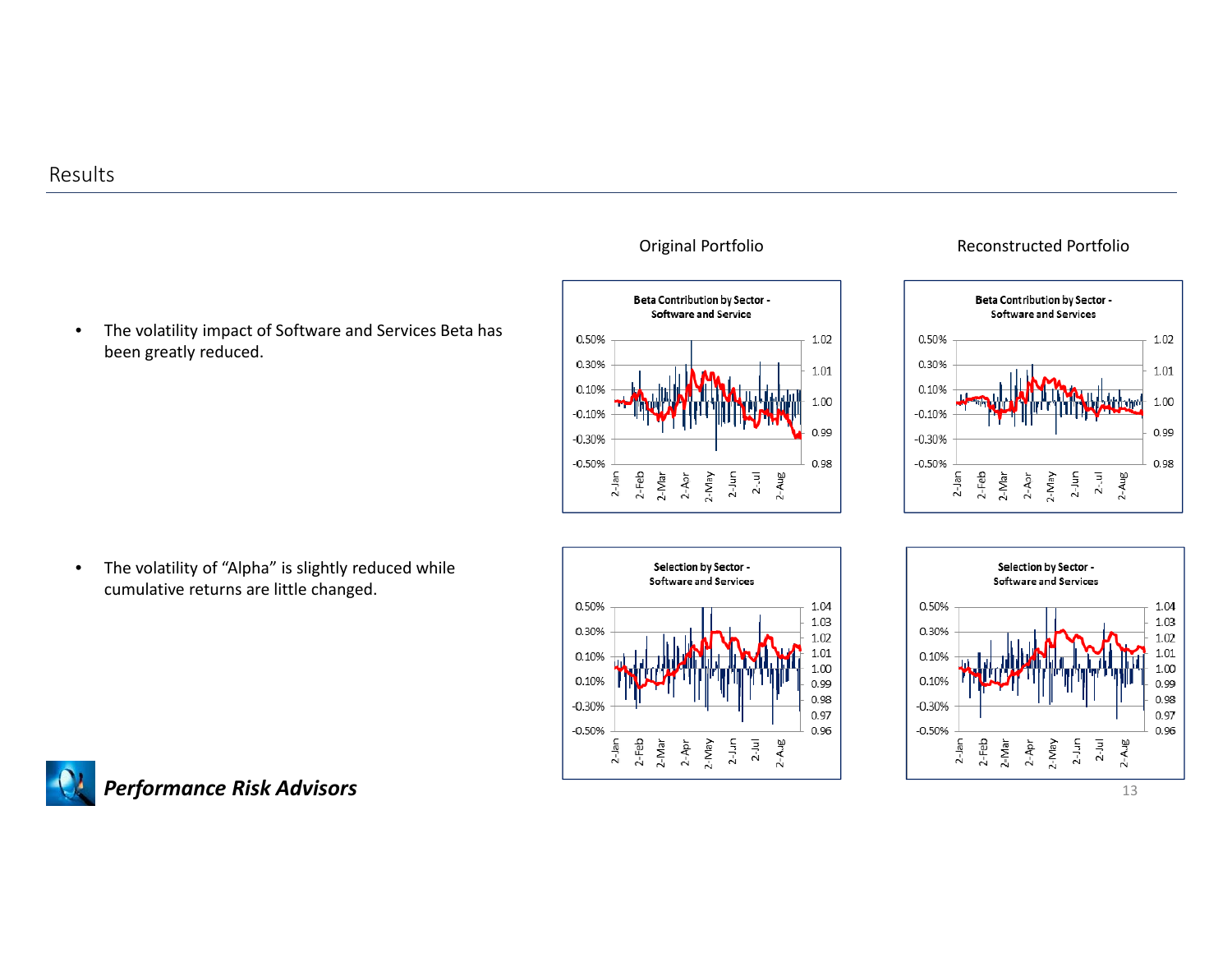## Conclusions and Next Steps

- • A modestly more sophisticated approach to portfolio construction can have <sup>a</sup> significantly positive effect on returns (maybe), volatility (for sure) and Sharpe ratios.
- $\bullet$  Technology is not alone in being uncorrelated below the surface. Financials, Energy, Consumer Discretionary and Healthcare all have at least one industry group that behaves very differently from the others. Consider these carefully when seeking to neutralize within sectors.
- • Suggestions:
	- •Evaluate your alpha model and its relationship to how you construct your portfolio.
	- $\bullet$ Does your alpha model suggest that some "signals" are better than others?
	- •Do you have to own (or short) particular industry groups that lack signal strength simply to achieve neutrality?
	- •• If the answer to either question is "yes", then consider using ETFs as your hedge instrument.
	- •• If the answer to both questions is "no", then you are correct to "equal-weight" your holdings, but they should be "risk-weighted", not dollar‐weighted.

![](_page_13_Picture_9.jpeg)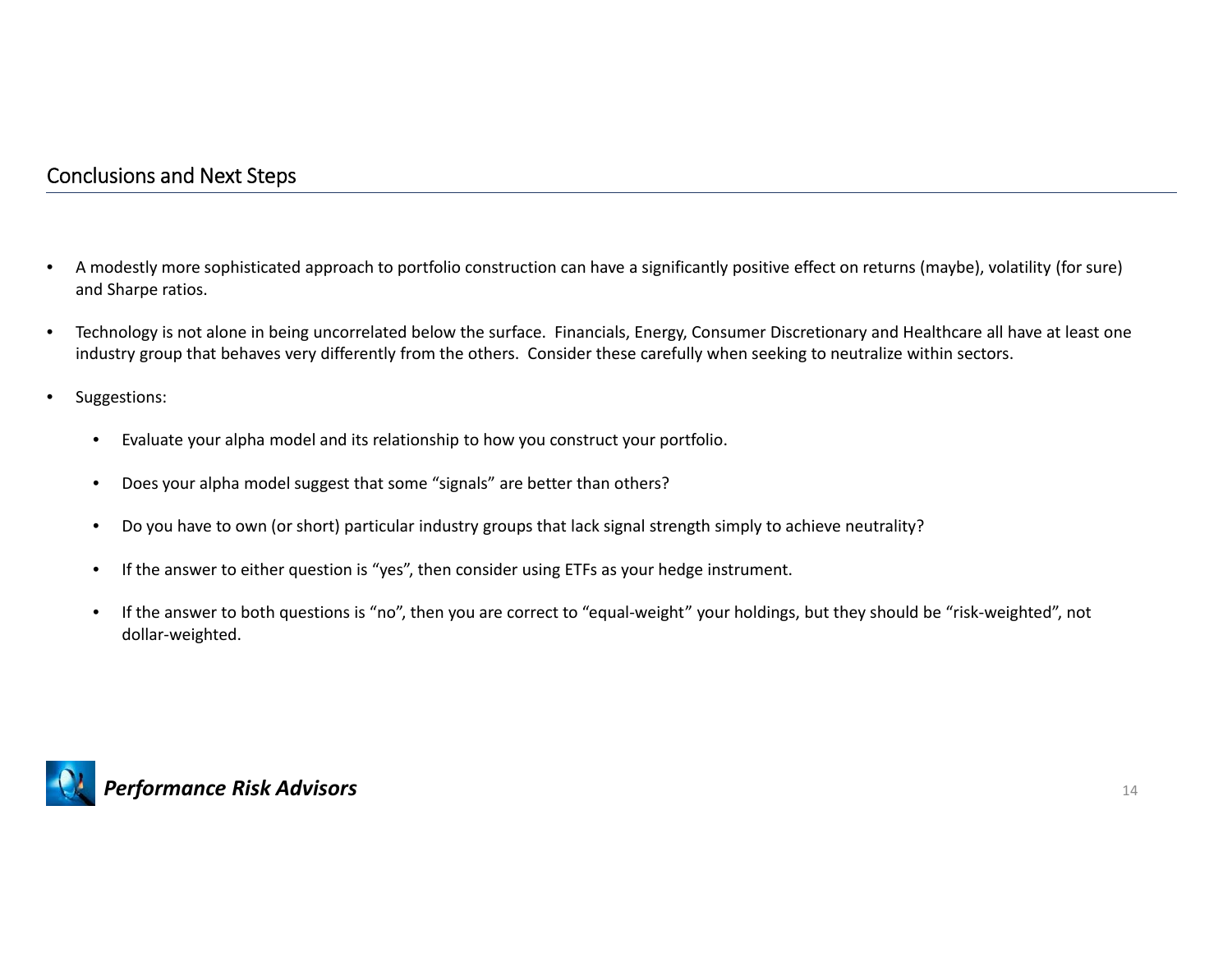### Subsequent Events

- •After discussing the results with the portfolio manager, he is enthusiastic about the opportunity to reduce volatility without sacrificing alpha.
- • He does not believe his alpha model has signal strength in predicting industry performance within sectors and he would like to eliminate the volatility created by poor hedges within sectors.
- • It is clear that the strong exposure to the Value Style Factor is <sup>a</sup> residual of his alpha model; "optimizing" to minimize exposure to this factor is difficult given his approach to security selection.
- •The exposure to the Momentum Factor is partly by design, but can be reduced to manageable levels in order to avoid over‐exposure.
- •• New Next Steps
	- $\bullet$ • Seek a further reduction in portfolio "noise" by making a series of ETFs available to the optimizer and relaxing the constraint that limits allocation changes to the Software and Services industry group.
	- •Evaluate the impact on Alpha, Volatility and consistency with the underlying nature of the Alpha Model.

![](_page_14_Picture_8.jpeg)